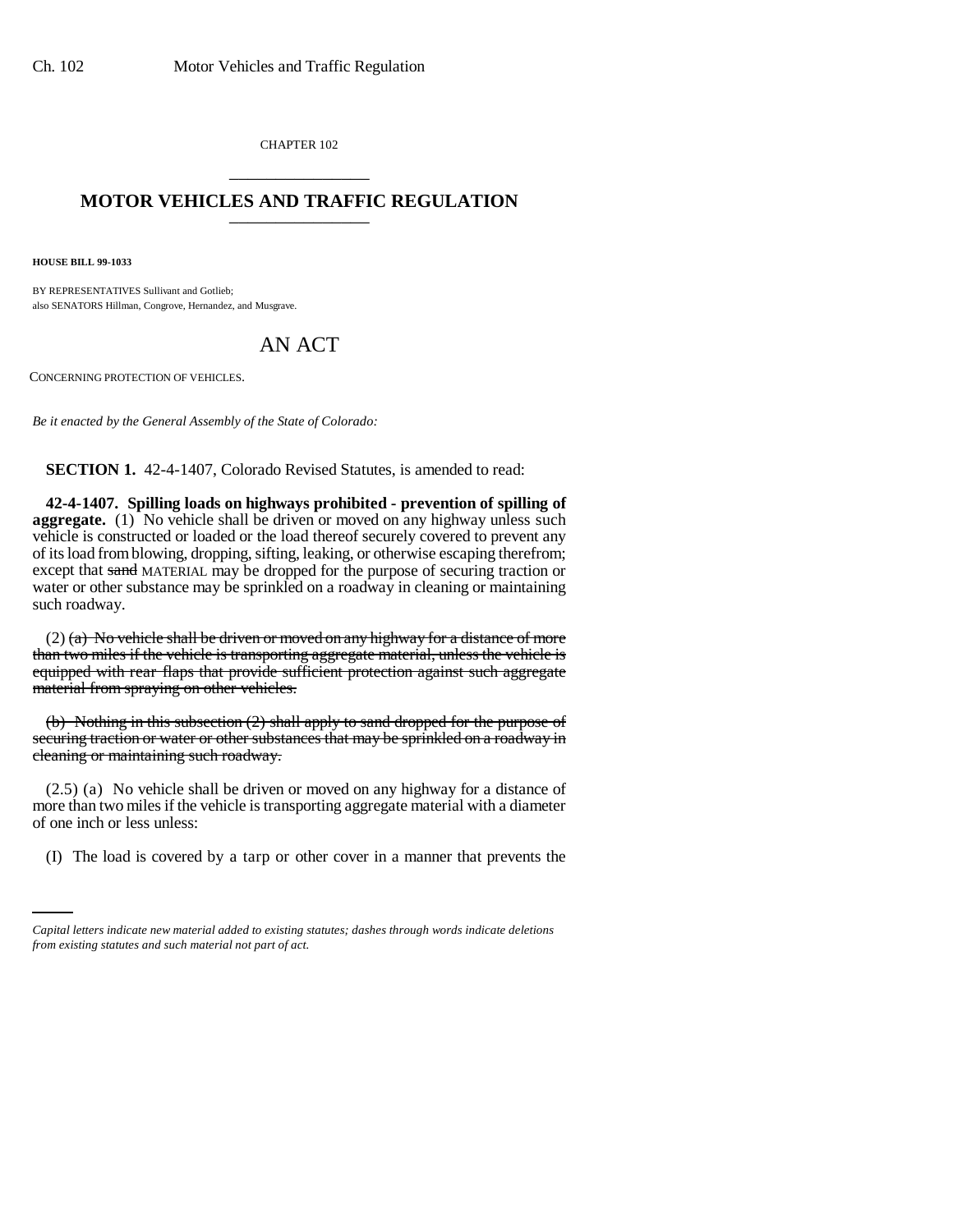aggregate material from blowing, dropping, sifting, leaking, or otherwise escaping from the vehicle; or

(II) The vehicle utilizes other technology that prevents the aggregate material from blowing, dropping, sifting, leaking, or otherwise escaping from the vehicle.

(b) NOTHING IN THIS SUBSECTION (2.5) SHALL APPLY TO A VEHICLE:

(I) OPERATING ENTIRELY WITHIN A MARKED CONSTRUCTION ZONE;

(II) INVOLVED IN MAINTENANCE OF PUBLIC ROADS DURING SNOW OR ICE REMOVAL OPERATIONS; OR

(III) INVOLVED IN EMERGENCY OPERATIONS WHEN REQUESTED BY A LAW ENFORCEMENT AGENCY OR AN EMERGENCY RESPONSE AUTHORITY DESIGNATED IN OR PURSUANT TO SECTION 29-22-102, C.R.S.

(2.7) For the purposes of this section, "aggregate material" means any rock, clay, silts, gravel, limestone, dimension stone, marble, and shale; EXCEPT THAT "AGGREGATE MATERIAL" DOES NOT INCLUDE HOT ASPHALT, INCLUDING ASPHALT PATCHING MATERIAL, WET CONCRETE, OR OTHER MATERIALS NOT SUSCEPTIBLE TO BLOWING.

(3) Any person who violates any provision of this section commits a class B traffic infraction.

**SECTION 2.** Part 14 of article 4 of title 42, Colorado Revised Statutes, is amended BY THE ADDITION OF A NEW SECTION to read:

**42-4-1407.5. Splash guards when required.** (1) AS USED IN THIS SECTION, UNLESS THE CONTEXT OTHERWISE REQUIRES:

(a) "SPLASH GUARDS" MEANS MUD FLAPS, RUBBER, PLASTIC OR FABRIC APRONS, OR OTHER DEVICES DIRECTLY BEHIND THE REAR-MOST WHEELS, DESIGNED TO MINIMIZE THE SPRAY OF WATER AND OTHER SUBSTANCES TO THE REAR.

(b) "SPLASH GUARDS" MUST, AT A MINIMUM, BE WIDE ENOUGH TO COVER THE FULL TREAD OF THE TIRE OR TIRES BEING PROTECTED, HANG PERPENDICULAR FROM THE VEHICLE NOT MORE THAN TEN INCHES ABOVE THE SURFACE OF THE STREET OR HIGHWAY WHEN THE VEHICLE IS EMPTY, AND GENERALLY MAINTAIN THEIR PERPENDICULAR RELATIONSHIP UNDER NORMAL DRIVING CONDITIONS.

(2) EXCEPT AS OTHERWISE PERMITTED IN THIS SECTION, NO VEHICLE OR MOTOR VEHICLE SHALL BE DRIVEN OR MOVED ON ANY STREET OR HIGHWAY UNLESS THE VEHICLE OR MOTOR VEHICLE IS EQUIPPED WITH SPLASH GUARDS.

(3) THIS SECTION DOES NOT APPLY TO:

(a) PASSENGER-CARRYING MOTOR VEHICLES REGISTERED PURSUANT TO SECTION 42-3-134 (4);